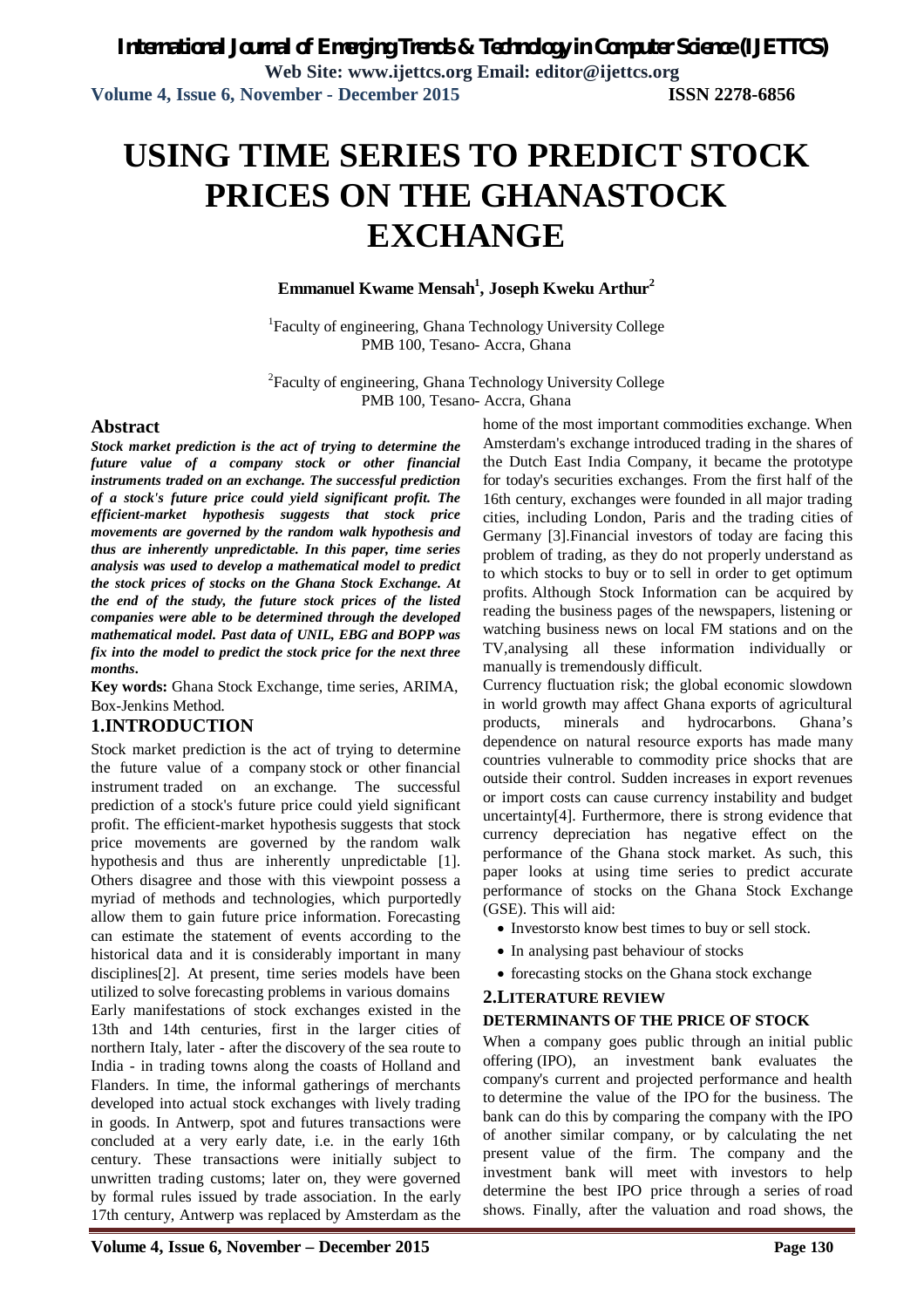# **Volume 4, Issue 6, November - December 2015 ISSN 2278-6856**

firm must meet with the exchange, which will determine if the IPO price is fair.[5]

### **2.1.1DEMAND AND SUPPLY, AND THE PRICE OF SHARES**

Once trading starts, share prices are largely determined by the forces of supply and demand. A company that demonstrates long-term earnings potential may attract more buyers, thereby enjoying an increase in share prices. A company with a poor outlook, on the other hand, may attract more sellers than buyers, which can result in lower prices. In general, prices rise during periods of increased demand i.e. when there are more buyers than sellers. Prices fall during periods of increased supply i.e. when there are more sellers than buyers.

### **2.2.DEFINITION OF TIME SERIES**

Time series is a sequence of data points, typically consisting of successive measurements made over a time interval. Examples of time series are ocean tides, counts of sunspots and the daily closing value of the Dow Jones Industrial Average. Time series are very frequently plotted via line charts.

Time series are used in statistics, signal processing, pattern recognition, econometrics, mathematical, weather forecasting, earthquake prediction,

electroencephalography, control engineering, astronomy, communications, and largely in any domain of applied science and engineering which involves temporal measurement.

Time series analysis comprises of methods for analysing time series data in order to extract meaningful statistics and other characteristics of the data. Time series forecasting is the use of a model to predict future values based on previously observed values. Regression analysis is often employed to test theories how current values of one or more independent time series affect the current value of another time series. This type of analysis of time series is not called "time series analysis", which focuses on comparing values of a single time series or multiple dependent time series at different points in time.

### **2.3REVIEW OF RELATED WORKS**

### **2.3.1Forecasting Gold Prices using Time Series Analysis [6]**

**Model Used**

### **The Authors used the original Box–Jenkins model, which uses an iterative three-stage modelling approach:**

1. Model identification and model selection: making sure that the variables are stationary, identifying seasonality in the dependent series (seasonally differencing it if necessary), and using plots of the autocorrelation and partial autocorrelation functions of the dependent time series to decide which (if any) autoregressive or moving average component should be used in the model.

2. Parameter estimation using computation algorithms to arrive at coefficients, which best fit the selected ARIMA model. The most common methods use maximum likelihood estimation or non-linear least-squares estimation.

3. Model checking by testing whether the estimated model conforms to the specifications of a stationary univariate process. In particular, the residuals should be independent of each other and constant in mean and variance over time. If the estimation is inadequate, we have to return to step one and attempt to build a better model. Similar work was also done by [7]

### **2.3.2Time Series Analysis of Household Electric Consumption with ARIMA and ARMA Models [8]**

The authors of this project found a model to forecast the electricity consumption in a household and to find the most suitable forecasting period whether it should be in daily, weekly, monthly, or quarterly.

The suitable forecasting methods were chosen for finding the method that was suitable for short-term analysis in daily, weekly, monthly, and quarterly basis.

### **2.4 Imports from the review**

Upon reviewing the works of the authors, we discovered that the Box Jenkins ARIMA and ARMA model requires large number of observation for model Identification, hard to explain and interpret to unsophisticated users. As a result, we use non-parametricmodel, which is more a flexible approach and can be very well adapted to local features, which is very important in forecasting. The generalization to the problem of predicting  $Z_{t+1}$  (with  $l \geq$ 1) is straightforward, although presents an additional computational cost. In addition,non-parametric approach is less affected by noise and will help us obtain an accurate result. Non-parametric approach require no or very limited assumptions to be made about data.Nonparametric approach is effective for dealing with unexpected observations. Non-parametric approach is intuitive and is simple to use for both small and large samples. Non-parametric approach can be used for short and long term forecasting[9].

### **3.METHODOLOGY**

This section focuses on the research methodology used for the study. The primary data was obtained from twelve (12) stocks on the Ghana Stock Exchange; TRANSOL, GOIL, GWEB, AYRTN, BOPP, CAL, HFC, CLYD, CPC, EBG, UT and UNIL from Jan 2010 to December 2014 which is approximately 5 years (60 months). These stocks were randomly selected.

### **3.1USE OF TIME SERIES ANALYSIS**

Time series analysis is concerned with investigating the underlying characteristics that gives rise to a given series in order to:

- (i)Understand past and present behaviour of that series and
- (ii) Make forecast on the future behaviour of such a series.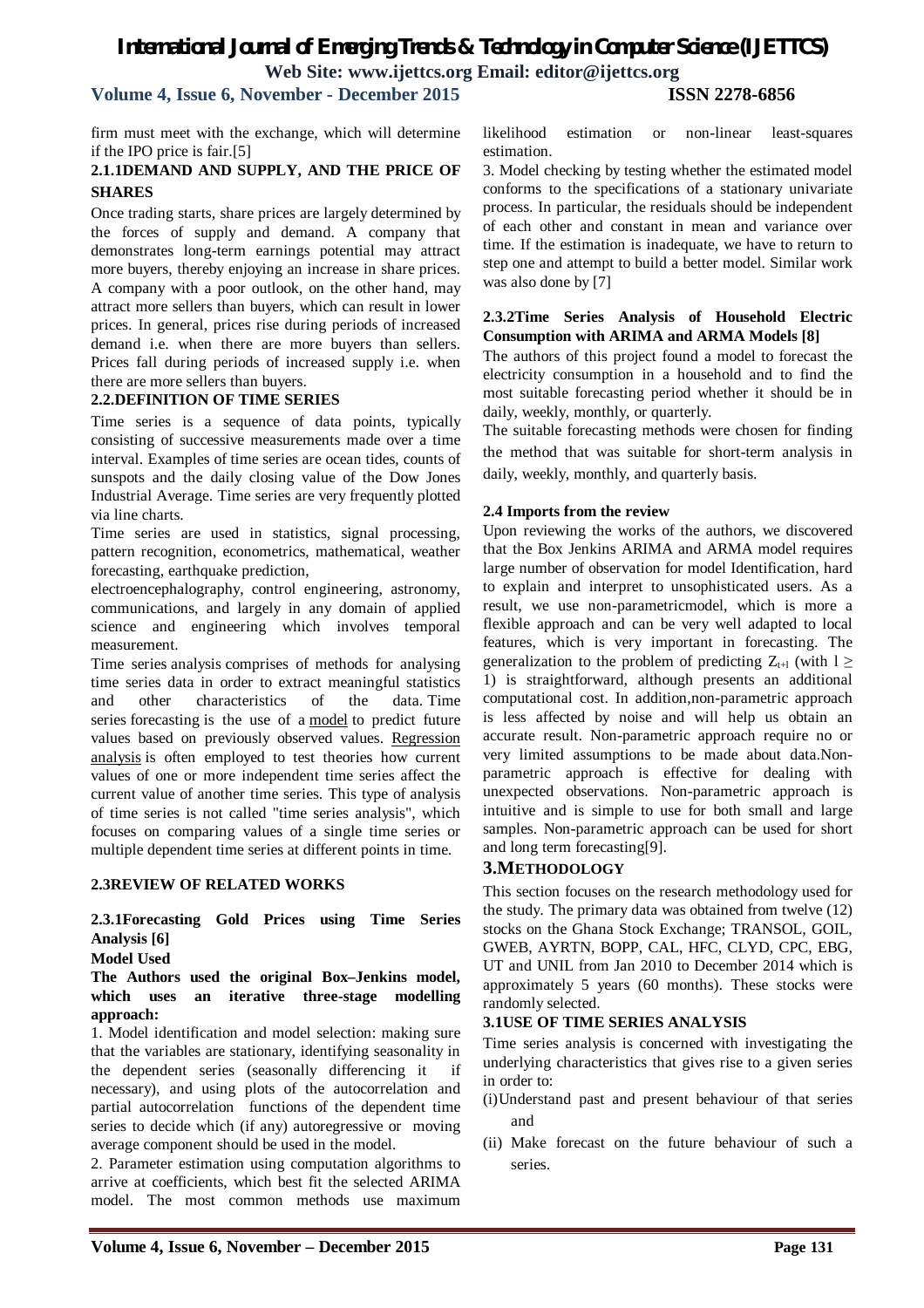**Volume 4, Issue 6, November - December 2015 ISSN 2278-6856**

*n*

### **3.1.1Definition**

A time series is any sequence of measurements that take on a response variable over time.

Mathematically, given a data  $Y_{i}$ , i=1, 2…….n, taken at regular intervals of time tj, j=1,2,……….n, then we define the time series as  $Y=F(t)$  where  $F(t)$  is a time dependent function expression from recorded past observation.

### **3.1.2Types of Time Series**

There are two types of time series; For a given time series if forecast on future behaviour is made exactly based on knowledge of past behaviour, then it is called Deterministic series, however if knowledge of the past behaviour can only partly provide a probabilistic structure of the future then the series is a stochastic/statistical series[10].

For a Deterministic series, forecast is made using extrapolation technique without reference to the underlying characteristics of the series, which leads to less forecast accuracy than that of a stochastic series, which employs the use of appropriate forecasting model.

### **3.2Autocorrelation Function (ACF)**

This measures the degree of correlation between neighbouring data observations of a time series. Generally, it is difficult to obtain a complete description of a series.

Example, one cannot restart the economy to see what other pattern they might have followed. Hence, the autocorrelation coefficient (ACF) assists us to obtain a partial description and evolution of the process for a forecasting model.

The autocorrelation coefficient is defined with lag k and denoted by  $\rho_k$ .

$$
\mathbf{p}_{k} = \frac{E\left[\left(Y_t - \mu_t\right)\left(Y_{t+k} - \mu_y\right)\right]}{E\left[\left(Y_t - \mu_t\right)\left(Y_{t+k} - \mu_y\right)\right]^{\frac{1}{2}}}
$$
 (1)

$$
\frac{COV(Y_t, Y_{t+k})}{\sigma_{Y_t}\sigma_{Y_{t+k}}}
$$
 (2)

The ACF is estimated from sample observation as

$$
\mathbf{r}_{\mathbf{k} = \frac{\sum_{2}^{n} (Y_{t} - \overline{Y}) (Y_{t-1} - \overline{Y}_{t-1})}{\left[\sum_{1}^{n} (Y_{t} - \overline{Y}_{t})^{2}\right]^{\frac{1}{2}} \left[\sum_{2}^{n} (Y_{t-1} - \overline{Y}_{t-1})^{2}\right]^{\frac{1}{2}}}
$$
(3)

The series  $Y_t$  is assumed to be stationary in the mean and variance thus the two means  $Y_t$  and  $Y_{t-1}$  can be assumed to be equal and the two standard deviations are estimated only once using all the known data for  $Y_t$ . Therefore,

$$
\mathbf{r}_{k} = \frac{\sum_{1}^{n} (Y_{t} - \overline{Y})(Y_{t-1} - \overline{Y})}{\sum_{i=1}^{n} (Y_{t} - \overline{Y})^{2}}
$$
 (4)

The autocorrelation coefficients of a random data are approximately normal with  $\mu_k = 0, \sigma_{pk} = \frac{1}{\sqrt{k}}$  $\mu_k = 0, \sigma_{nk} = \frac{1}{\sqrt{k}}$  where n

is the size of the sample.

Thus for a random of 60 we expect  $-2\sigma \le r_k \le +2\sigma_p$  for significance units of two standard errors which is

$$
\frac{-2}{\sqrt{60}} \le r_k \le +\frac{-2}{\sqrt{60}} = -0.258 \le r_k \le +0.258
$$

Hence, any value of  $r_k$  lying outside this interval is said to be significantly different from 0.

### **3.3Partial Autocorrelation Function (PACF)**

This measures the degree of correlation between  $Y_t$  and  $Y_{t-k}$  when the effects of other time lags are held constant [11]. It is calculated specifically when the appropriate order of the autoregressive (AR) process (where the right hand side variables are merely the values of the dependent variable in previous periods) to fit the model is not known. Considering this system of equations:

$$
Y_t = \Phi_1 Y_{t-1} + \mathbf{1}_t
$$

$$
Y_{t} = \Phi_{1}Y_{t-1} + \Phi_{2}Y_{t-2} + I_{t}
$$
  
\n
$$
Y_{t} = \Phi_{1}Y_{t-1} + \Phi_{2}Y_{t-2} + ... + \Phi_{k-1}Y_{t-k-1} + I_{t}
$$
  
\n
$$
Y_{t} = \Phi_{1}Y_{t-1} + \Phi_{2}Y_{t-2} + ... + \Phi_{k-1}Y_{t-k-1} + \Phi_{k}Y_{t-k} + I_{t}(5)
$$

Which presents an AR(k) process. We solve the system of equations to obtain the partial autocorrelation coefficients for the various time lagged (i.e.  $\Phi_1$ ,  $\Phi_2$ ,  $\Phi_k$ ).

However, this process is very complex and time consuming. An easier approach for computing the partial autocorrelation coefficient is by substituting the sample autocorrelation into the first k equations and solving for  $\Phi_1$ ,  $\Phi_2$ ,  $\Phi_k$ . Form, with lag kdefined as:

 $R\Phi = r$ Where

$$
R = \begin{bmatrix} 1 & r_1 & r_2 & \cdots & r_{k-1} \\ r_1 & 1 & r_1 & \cdots & r_{k-2} \\ r_2 & r_1 & 1 & \cdots & r_k \\ \cdots & \cdots & \cdots & \cdots & \cdots \\ r_{k-1} & \cdots & \cdots & \cdots & 1 \end{bmatrix}
$$
 (6)

is a  $k \times k$  matrix

 $\Phi^T = (\Phi_1, \Phi_2, \dots, \Phi_k)$  and  $r^T = (r_1, r_2, \dots, r_k)$ We solve for the various values of k using  $\Phi_1 = r_1$ 

$$
\Phi_2 = \begin{bmatrix} 1 & r_1 \\ \frac{r_1}{1} & \frac{r_2}{r_1} \\ r_1 & 1 \end{bmatrix} = \frac{r_2 - r_1^2}{1 - r_1^2}
$$
 (6)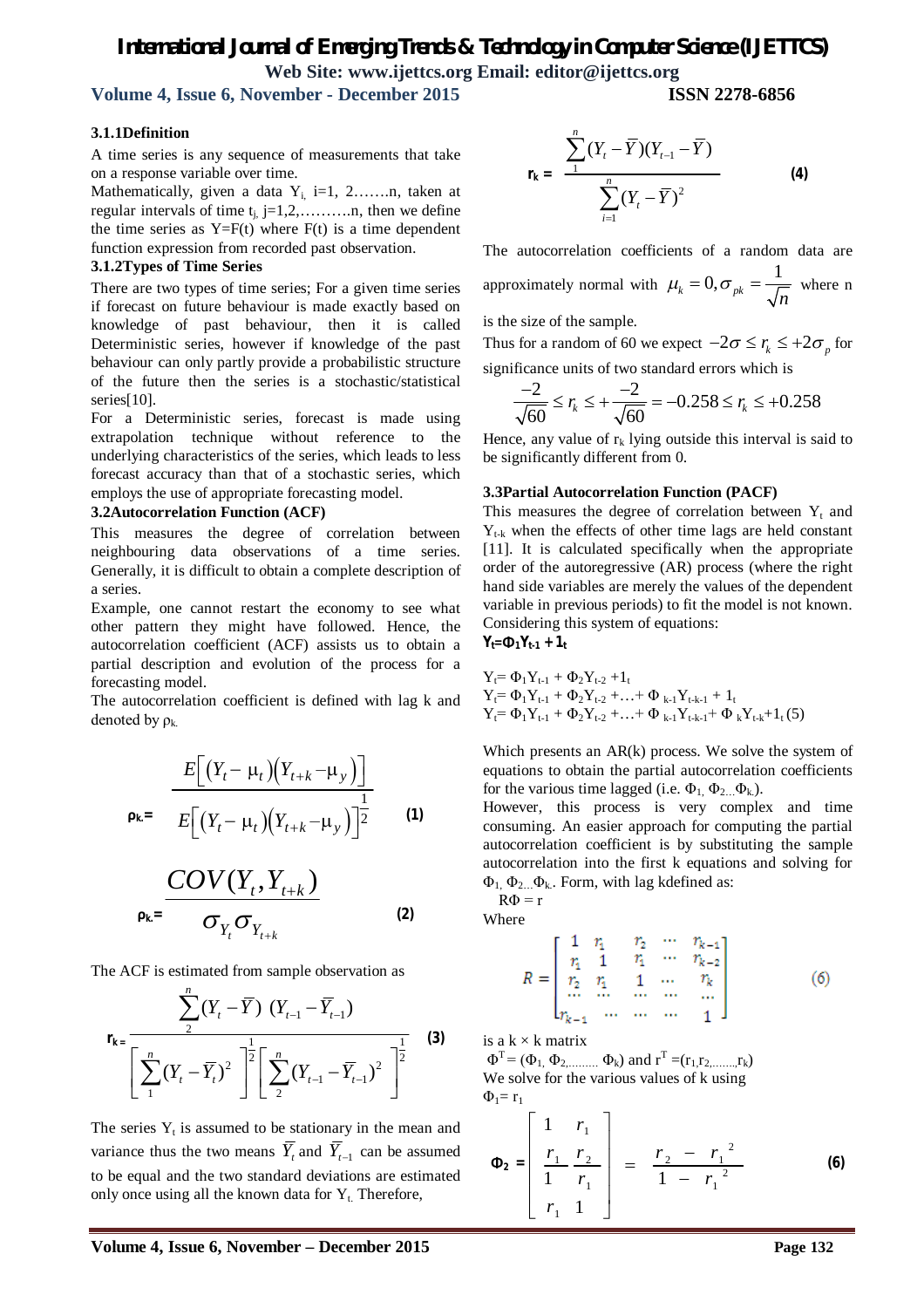**Volume 4, Issue 6, November - December 2015 ISSN 2278-6856**

$$
\begin{array}{ccc}\n1 & r_1 & r_2 \\
r_1 & 1 & r_2 \\
r_2 & r_1 & r_3 \\
r_1 & 1 & r_2 \\
r_2 & r_1 & r_3\n\end{array}
$$
\n
$$
= \frac{(r_3 - r_1 r_2) - r_1 (r_1 r_3 - r_2^2) + r_1 (r_1^2 - r_2)}{(1 - r_1) - r_1 (r_1 - r_1 r_2) + r_2 (r_1^2 - r_2)}
$$
\n(7)

In general, for  $\Phi_k$  the determinant in the numerator has the same element as that in the denominator but with the last column replaced by column vector  $r_{\mu}$   $\mu$ =1 ….k.

Both the partial autocorrelation and the correlation play a very important role in the identification of a model.

The partial autocorrelation coefficient of random data are approximately normal, where n is the size of the sample. Thus for a random sample of size 60 we expect -2  $\sigma_{\text{obk}} \leq$  $\Phi_{kk} \leq 2 \sigma_{\Phi_{kk}}$  for significance units of two standard errors which is

$$
\frac{-2}{\sqrt{60}} \le \Phi_{kk} \le \frac{+2}{\sqrt{60}} = -0.258 \le \Phi_{kk} \le +0.258
$$
 (8)

Hence, any value of  $\Phi_{kk}$ lying in this interval is said to be significantly different from zero.

### **3.3.1Models**

The time series models to be considered are the Autoregressive AR(p), Moving Averages MA(q), Autoregressive Moving Average ARMA (p,q) and Autoregressive Integrated Moving Average ARIMA (p,d,q) based on the statistical properties of the given time series.

#### **3.3.1.1Autoregressive Models, AR (p)**

This model expresses the time series variable  $Y_t$  as a linear function of some number of actual past values of  $Y_t$ . The general AR(p) model is given by

$$
Y_{t} = \Phi_{1} Y_{t-1} + \Phi_{2} Y_{t-2} + ... + \Phi_{v} Y_{t-p} + 1_{t} + \mu
$$
 (9)

Where p is the order of the AR model, μ is the mean of the given time series data,  $1<sub>t</sub>$ , the error term (which is independent to period  $Y_{t-1}$ ,  $Y_{t-2}$ ,  $Y_{t-p}$  are the values of  $Y_t$ in time lags 1,2…p respectively.

Moving Average Models MA (q)

This provides forecast of  $Y_t$  based on a linear combination of past forecast errors. The general form of an MA (q) model is given by:

$$
Y_t = \alpha_1 1_{t-1} - \alpha_2 1_{t-2} - \alpha_q 1_{t-q} + \mu \tag{10}
$$

Where q is the order of the model,  $\alpha_1, \ldots, \alpha_q$  are parameters/coefficients of the model and  $1_{t-1, \ldots, t_{t-q}}$  are residuals in the past 1…q periods respectively. We estimated the model parameters as follows:

For an MA (1) process an iterative method is used since the ordinary least square which cannot be used as the residual sum of squares is not a quadratic function. The approach suggested by Box and Jenkins is used. Given the MA (1) modelfrom (*5*

Where  $\mu$  and  $\alpha_1$  are constants and

$$
\mathbf{r}_1 = \left(\frac{\alpha_1}{1 + \alpha_1^2}\right) \tag{11}
$$

Select suitable values for  $\mu$  and  $\alpha_1$  such as  $\mu = \overline{Y}$  and  $\alpha_1$ given by the solution of  $r_1 = \frac{a_1}{1 + a_2^2}$  $1 + \alpha_1$  $\alpha$  $\left(\frac{\alpha_1}{1+\alpha_1^2}\right),$ , then the

corresponding residual sum of squares is calculated using  $Y_t = \Phi_1 Y_{t-1} + \mu + I_t$ 

Recursively in the form  $1_t = Y_t - \mu - \alpha_1 1_{t-1}$ With  $1_0=0$ , We have  $1_1= Y_1, \mu, 1_2= Y_2 - \mu - \alpha_1 1_1$  $1_3= Y_3- \mu - \alpha_1 1_2 ... 1_n = Y_n - \alpha_1 1_{n-1}$ Then  $\sum l_i^2$ *N l*

1 *t t*  $\sum_{t=1}^{n} l_i^2$  is calculated. This procedure is then repeated

for other values of  $\mu$  and  $\alpha_1$  and the sum of squares computed for a grid of points in the  $\mu$ -  $\alpha$ <sub>1</sub> plane. We then determine by inspection the least squares estimate of μ

and 
$$
\alpha_1
$$
, which minimizes  $\sum_{t=1}^{N} l_t^2$ 

Autoregressive Moving Average Models ARMA (p,q)

This is a combination of an  $AR(P)$  and  $MA(q)$  process. The general form of an AR MA (p,q) is

Yt = Φ1 Yt-1+ Φ2 Yt-2+ … + Φp Yt-p,-α11t-1...-αq 1t-q +μ (12)

### **3.3.1.3The Autoregressive Integrated Moving Average ARIMA (p,d,q)**

If a non-stationary time series, which has variation in the mean is differenced to remove the variation, the resulting time series is called an integrated time series. It is called an integrated mode because the stationary model, which is fitted to the differenced data, has to be summed or integrated to provide a model for the non-stationary data. Notationally, all  $AR(p)$  and  $MA(q)$  models can be represented as ARIMA models. For example, an AR(1) can be represented as  $ARIMA (1,0,0)$ , that is, no differencing and no MA part. The general model is ARIMA (p,d,q) where p is the order of AR part, d the degree of differencing and q the order of the MA part i.e.

$$
W_t = \sqrt{^d} Y_t = (1 - B)^d Y_t
$$
 (13)  
the general ABIMA process is of the form

The general ARIMA process is of the form

$$
W_{t} = \sum_{i=1}^{p} \Phi_{1} W_{t-1} + \sum_{i=1}^{q} \alpha_{i} l_{t-1} + \mu + l_{t}
$$
 (14)

An example of ARIMA  $(p,d,q)$  is the ARIMA  $(1,1,1)$ which has an autoregressive parameter, one level of differencing and one MA parameter is given by,  $W_t = \Phi_1 W_{t-1} + \alpha_1 1_{t-1} + 1_t$ (15)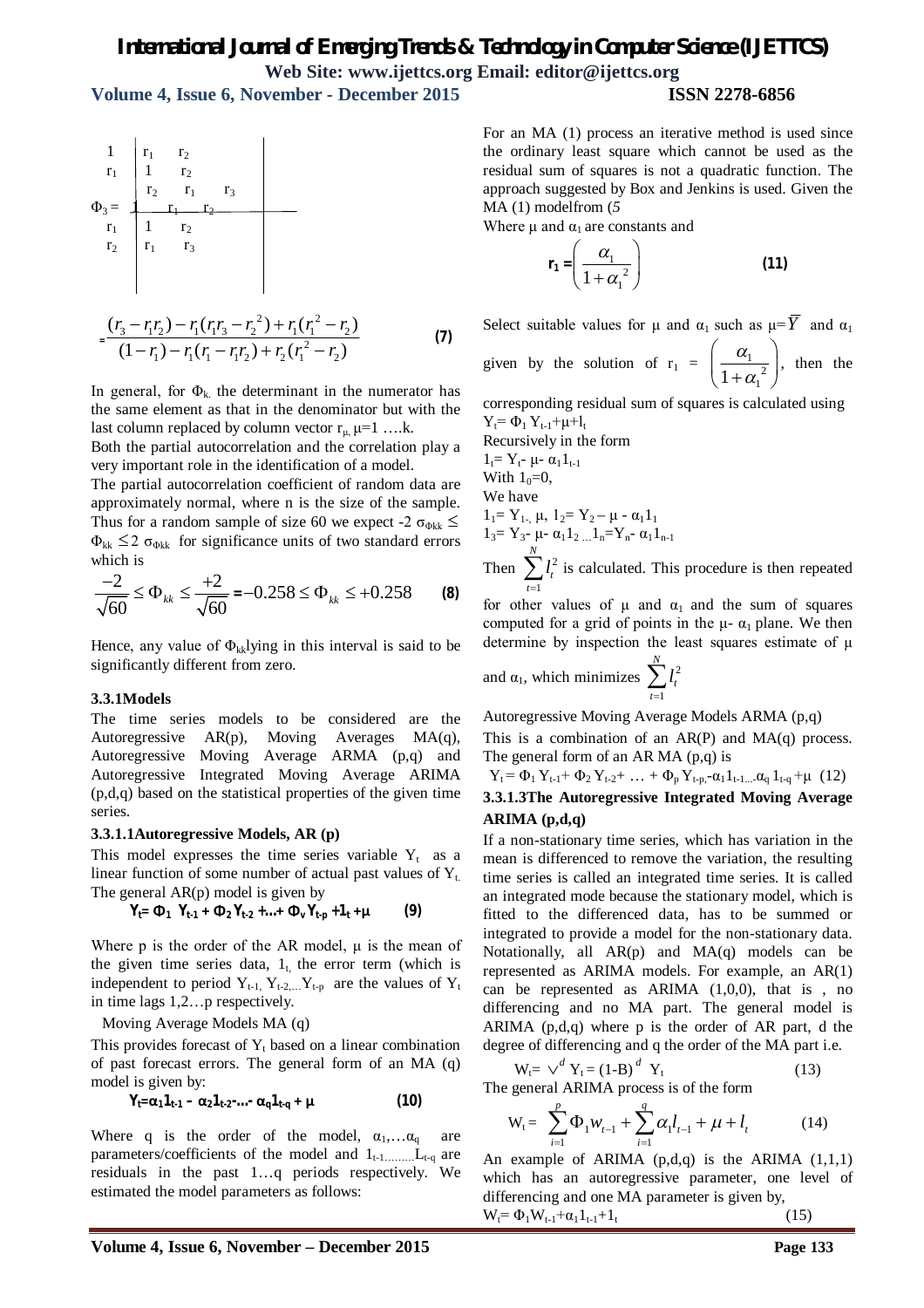# *International Journal of Emerging Trends & Technology in Computer Science (IJETTCS)* **Web Site: www.ijettcs.org Email: editor@ijettcs.org Volume 4, Issue 6, November - December 2015 ISSN 2278-6856**

| (1-B) $Y_t = \alpha_1(1-B) Y_t + \alpha_1 I_{t-1} + \mu + I_t$                       | (16) |
|--------------------------------------------------------------------------------------|------|
| Which can further be simplified further as                                           |      |
| $Y_t - Y_{t-1} = \alpha_1 Y_{t-1} - \alpha_1 Y_{t-2} - \alpha_1 I_{t-1} + \mu + I_t$ | (17) |
| $Y_{t-}Y_{t-1} = \alpha_1(Y_{t-1}-Y_{t-2}) + \alpha_1 I_{t-1} + \mu + I_t$           | (18) |

### **3.4 Box-Jenkins Method**

This is a statistically well laid-out process of analysis in building a forecasting model which best represent a time series.To build a time series model is to fit the best linear ARIMA (p,d,q) model to a given time series and use it to predict the future movement of the series.

Box-Jenkins methodology is the best technique, which has a couple of advantages over other time series methods:

(i)It is statistically accurate and logical

- (ii) It extracts enough information from the historical time series data.
- (iii) It results in an increase in forecast accuracy while keeping the number of parameters to a minimum (parsimony).

Box and Jenkins in1976 put together a methodology for implementing this and the basis of this approach is described in the schematic diagram and consists of four distinct phases summarized in Figure 2.



**Figure 2** Schematic Diagram of BOX-JENKINS Methodology

This methodology assumes no particular pattern in the historical data of the time series to be forecasted. With an iterative approach, the procedure identifies a possible useful model from a general class of ARIMA  $(p,d,q)$ models. The chosen model is adequately checked against the historical time series to see if it accurately describes the time series, after the estimation. If the chosen model is not satisfactory, the Box-Jenkins process is repeated until a satisfactory model is found. However, if the residuals between the forecast and actual series are small, randomly distributed and independent, the chosen ARIMA (p,d,q) model is said to be a good fit.

### **3.4.1 Identification**

The purpose of identification is to select the most appropriate orders of  $(p,d,q)$  to enable us choose a specific model from the general class of ARIMA model as well as an initial estimate of parameters. The first step in identification process is to determine whether the series is stationary. If the series is non-stationary, then it can be made stationary by the method of differencing.

Upon obtaining a stationary and/or invertible series, we go on to identify the tentative model to fit the time series. To identify the values of (p,q) we carefully examine the behavior of both sample ACF's and PACF's. Identify whether the function decays or cuts off. A survey of behaviour of ACF's and PACF's is shown in Table 2

**Table 2** Behaviour of ACF's and PACF's

| Model | <b>Station</b> | Inverti        | Theoretical            | Theoretical           |
|-------|----------------|----------------|------------------------|-----------------------|
|       | ary            | ble            | Function               | Function              |
|       | Condit         | Condit         | <b>ACF</b>             | <b>PACF</b>           |
|       | ions           | ions           | Coefficient            | Coefficient           |
| 1.AR  | Yes            | N <sub>0</sub> | Dies down              | off<br>$\mathrm{Cut}$ |
| (p)   |                |                |                        | after lag p           |
| 2.MA  | No             | Yes            | down<br>$\mathrm{Cut}$ | Dies down             |
| (q)   |                |                | after lag q            |                       |
| 3.AR  | Yes            | Yes            | Dies down              | Dies down             |
| MA    |                |                |                        |                       |

Table 3 below gives the identification for specific Time Series Model.

**Table 3** Identification Table

| Model       | Stationar             | Invertibl | <b>Theoret</b> | Theoreti        |
|-------------|-----------------------|-----------|----------------|-----------------|
|             | у                     | e         | ical           | cal             |
|             | Conditio              | Coefficie | Functio        | <b>Function</b> |
|             | ns                    | nts       | n ACF          | <b>PACF</b>     |
| AR(1)       | $-1<$<br>Φ            | None      | Dies.          | off<br>Cut      |
| OR.         | $\leq$ 1              |           | down           | after<br>lag    |
| <b>ARIM</b> |                       |           |                |                 |
| A           |                       |           |                |                 |
| (1,0,0)     |                       |           |                |                 |
| AR(2)       | $\Phi_1 +$            | Yes       | Dies           | off<br>Cut      |
| OR.         | $\Phi_2$ <1           |           | down           | after<br>lag    |
| <b>ARIM</b> | $\Phi$ <sub>1</sub> - |           |                | 2               |
| A           | $\Phi_2$ <1           |           |                |                 |
| (2,0,0)     | $-1<$                 |           |                |                 |
|             | $\Phi_{2}$ < 1        |           |                |                 |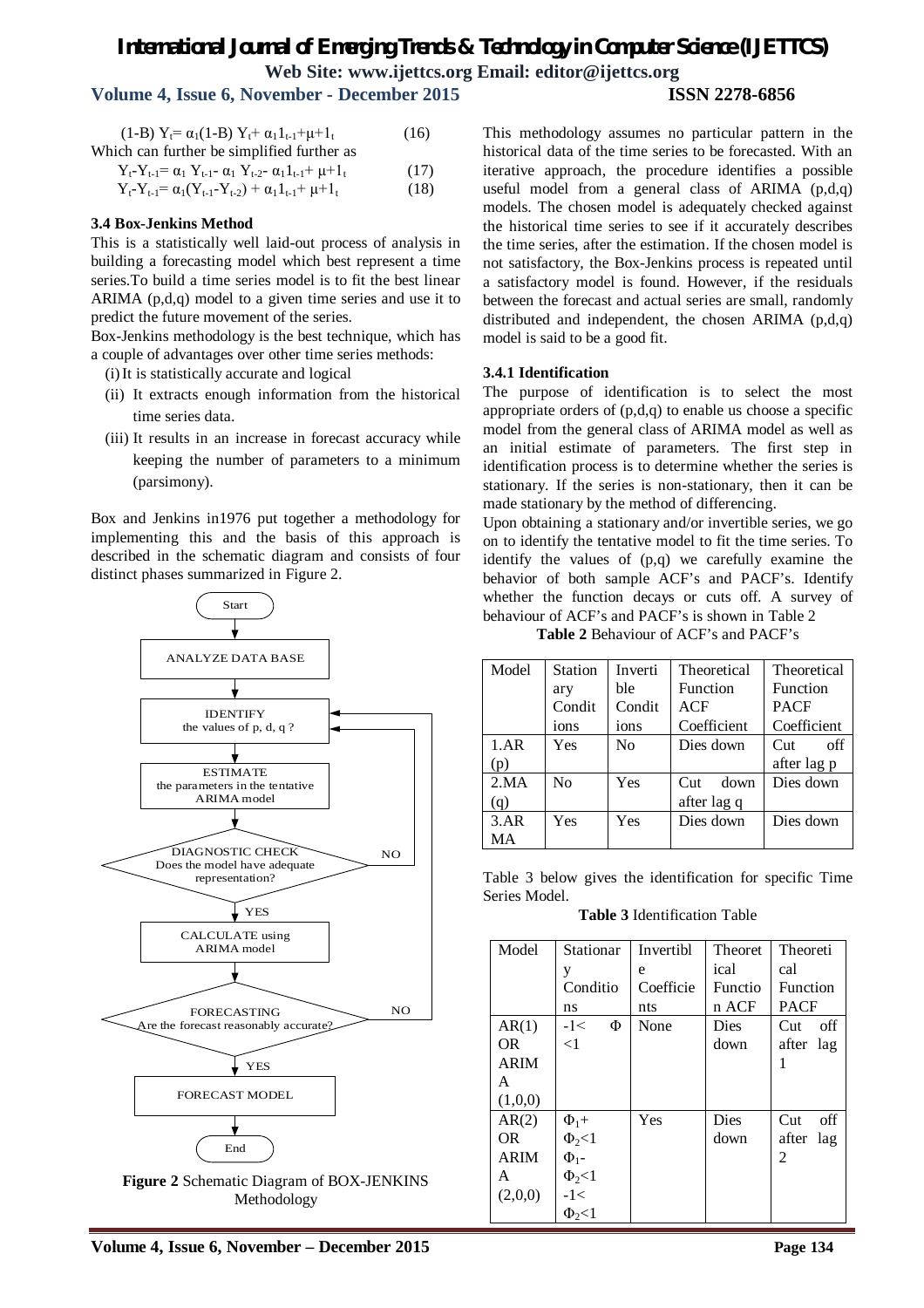**Volume 4, Issue 6, November - December 2015 ISSN 2278-6856**

 $MA(1)$ or ARIM A  $(0,0,1)$ None  $\vert \alpha_1 \leq 1 \vert$  Cut off after lag q Dies down  $MA(2)$ or ARIM A  $(0,0,2)$ None  $\alpha_{1}+\alpha$  $2<1$  $\alpha$   $2 - \alpha$  1  $\leq$ 1 Cut off after two lags Dies down ARMA (1,1)  $-1<$  $\Phi_1$ <1  $-1 < \alpha$ <sub>1</sub>  $\leq$ 1 Dies down Dies down

Thus the form of model can only be identifies by a careful observation of ACF and PACF by the use of SPSS. If ACF trails off impartially to zero, an AR model is identified. Similarly, if the PACF trail off to zero, a mixed ARIMA model is identified. The order of an AR is indicated by the number of the PACF and the order of the MA, by the number of ACF, that are statistically different from zero, as shown figure 2



**Figure 3.** The order of AR Model

If the ACF or PACF at a lag comes out of the bartlet line then it is statistically different from zero but if it lies between the bartlet line then it is said to be statistically zero.

### **3.4.2 Estimation Process**

The purpose of estimation is to calculate the parameters for the tentative model using various statistical inferences. This procedure is iterative and aims at minimizing the error term.

### **3.4.3Test for Adequacy**

This is done before the model is used for forecasting. It is achieved by examining the error terms  $1<sub>t</sub>$  to be sure that they are random. If the error terms are statistically different from zero, the model is considered inadequate and an alternative model must be selected. To check for adequacy, the autocorrelations of the residual are diagnostically examined by Q-statistic given byequation 20

$$
Q = n (n+2) \sum \left( \frac{r^2}{n-k} \right) \qquad (19)
$$

This is approximately distributed as a Chi-Square distribution with k-p-q degrees of freedom. n is the length of the series, k is the  $1<sup>st</sup>$  k autocorrelations being checked,  $r_i$  is the estimated autocorrelation coefficient of the ith residual term. If the calculated value of Q is greater than the corresponding Chi-Square value, the model used for forecasting it is achieved by examining the error term. Assume a ready to forecast for a chosen model:

 $Y_t = \Phi_1 Y_{t-1} + ... + \Phi_p Y_{t-p} - \alpha_1 1_{t-1} - ... - \alpha_q 1_{t-q} + \mu$  (20)

 $Y_t$ =value of observed variable at time t.

 $\Phi_1...\Phi_q$  parameters of the MA model $1_{t-1}$   $1_{t-q}$ 

error at the lag q.

Then forecasting for 
$$
t = 20...25
$$

$$
Y_{20} = \Phi_1 Y_{19} + \ldots + \Phi_p Y_{20-p} - \alpha_1 1_{19} - \ldots - \alpha 1_{20-q} (21)
$$

$$
Y_{25} = \Phi_1 Y_{24} + \ldots + \Phi_p Y_{21-p} - \alpha_1 1_{20-p} - \ldots - \alpha_q 1_{20-q}
$$
 (22)

### **3.4.4 Forecasting**

After identifying and validating a model, forecast for one or several periods ahead can be made. As the forecast period become further apart, the chances of forecast error become large.

As new observations for a time series are obtained,, the model should be re-examined and checked for accuracy. If the series seems to be changing over time, the parameters of the model should be recalculated or an entirely new model may have to be developed. When small differences in forecast error are observed, then only the parameters in the model should be recalculated. On the other hand, when large differences are found in the forecast error, this gives an indication that new forecasting model must be constructed.

### **3.4.4.1 Selection Criteria For Computing Models**

### a)Bayesian Information Criterion(BIC)

The BIC is an asymptotic result derived under the assumptions that the data distribution is in the exponential family. Let: n= the number of observations,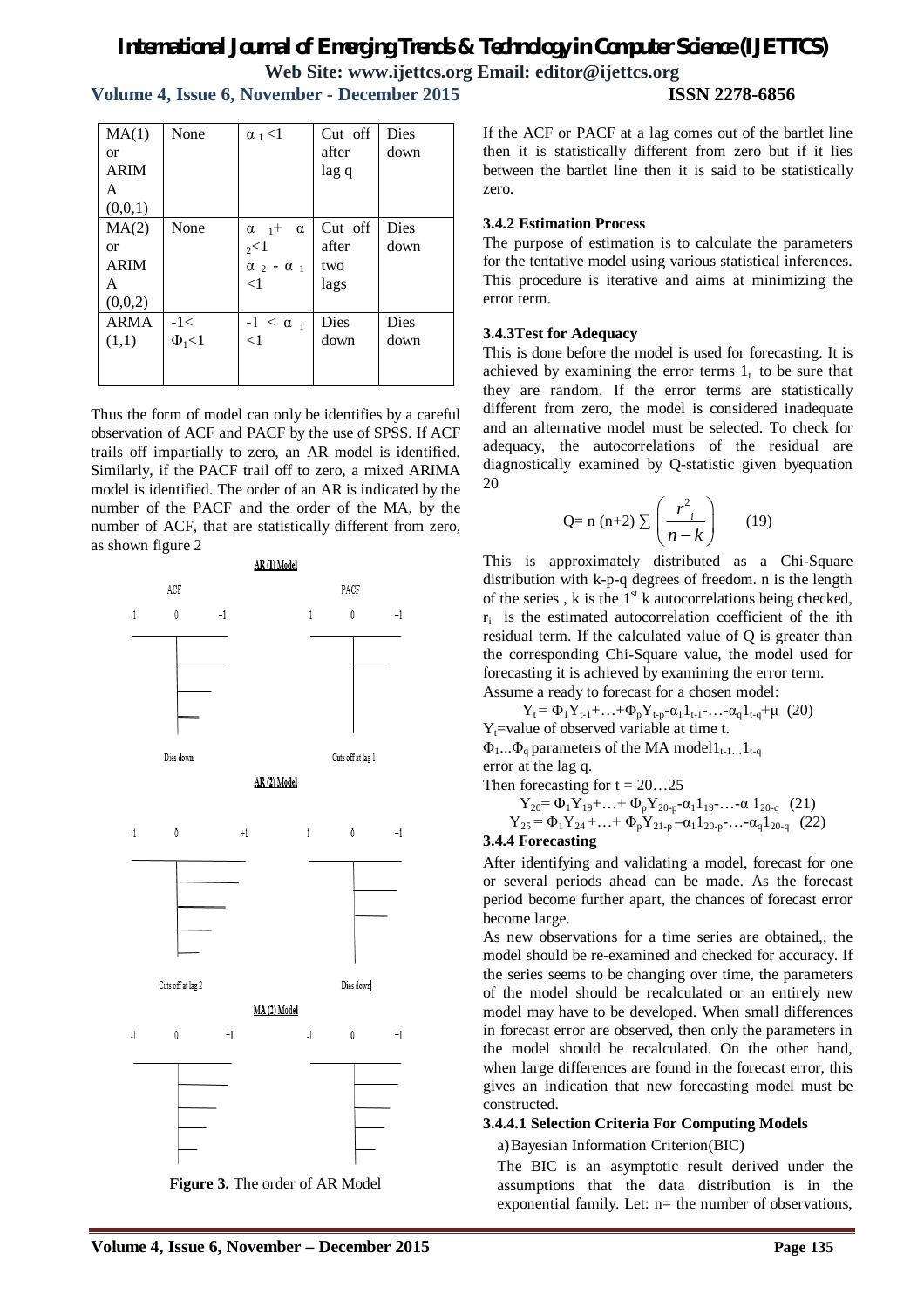# **Volume 4, Issue 6, November - December 2015 ISSN 2278-6856**

or equivalently, the sample size;  $k=$  the number of free parameters to be estimated. If the estimated model is a linear regression, k is the number of regressor, including the constant,  $L=$  the maximized value of the likelihood function for the estimated model.

The formula for the

$$
BIC = -2*In(L) + k In(n) \tag{23}
$$

 $n =$ sample size

 $k =$  the number of free parameters to be estimated

 $L =$  the maximized value of the likelihood function for the estimated model

Under the assumption that the model errors or disturbances are normally distributed, this becomes

$$
BIC = n \ln(RSS/n) + k \ln(n) \tag{24}
$$

RSS = residual sum of squares from the estimated model. Given any two estimated models, the model with the lower value of BIC is the one to be preferred.

The BIC is an increasing function of RSS and an increasing function of k. That is, unexplained variation in the dependent variable and the number of explanatory variables increase the value of BIC. The BIC penalizes free parameters more strongly than does the Akaike information criterion. It is important to keep in mind that the BIC can be used to compare estimated models only when the numerical values of the dependent variable are identical for all estimates being compared. The models being compared need not be nested, unlike the case when models are being compared using an F or likelihood ratio test.

### **b) Parsimony**

A model is said to be parsimonious when it contains a minimum member of parameters. Given any two competing models, the principle of parsimony requires that the model with fewer parameters is preferred to the one with more parameters.

### **c)Q-Statistic**

After obtaining the Q-statistic associated with a model, we test it against corresponding Chi-Square statistic at its degree of freedom given by k-p-q. Any model with its Q-value greater than the corresponding Chi-Square value at the specified degrees of freedom is considered inadequate and hence discarded. For example, if ARIMA (1,0,0) is distributed at  $X^2_{23}$  and its critical value at 5% level is 35.172, then the Q-value greater than 35.172 will lead to the rejection of the ARIMA (1,0,0) model as fit for the data.

## **4.RESULTS, FINDINGS AND ANALYSIS**

This chapter seeks to analyze the data collected and to also examine the various stock performances. SPSS was used to analyze the data.

### **4.1GRAPHICAL ANALYSIS OF STOCK PRICES**

Table 4 consists of change in stock prices of 12 different stocks from different companies within a period of five years starting from January 2010 to December 2014.Raw data was collected from the Ghana Stock Exchange, and analysed to get the change stock prices for 12 companies

chosen at random. The data contains the prices of listed companies on the stock market.

**Table 4** Changes in the prices of stocks within the period of 5 years

| $\mathsf{u} \mathsf{v}$ , $\mathsf{v} \mathsf{u} \mathsf{u} \mathsf{v}$ |                        |  |  |  |  |
|-------------------------------------------------------------------------|------------------------|--|--|--|--|
| <b>STOCKS</b>                                                           | Change in Price within |  |  |  |  |
|                                                                         | five $(5)$ years       |  |  |  |  |
| <b>TRANSOL</b>                                                          | $-0.06$                |  |  |  |  |
| <b>GOIL</b>                                                             | 0.84                   |  |  |  |  |
| <b>GWEB</b>                                                             | $-0.02$                |  |  |  |  |
| <b>ARYTN</b>                                                            | 0.05                   |  |  |  |  |
| <b>BOPP</b>                                                             | 3.59                   |  |  |  |  |
| <b>CAL</b>                                                              | 0.81                   |  |  |  |  |
| <b>HFC</b>                                                              | 0.88                   |  |  |  |  |
| <b>CLYD</b>                                                             | $-0.05$                |  |  |  |  |
| <b>CPC</b>                                                              | $-0.01$                |  |  |  |  |
| <b>EBG</b>                                                              | 4.75                   |  |  |  |  |
| UT                                                                      | 0.02                   |  |  |  |  |
| <b>UNIL</b>                                                             | 7.31                   |  |  |  |  |



Month

**Graph 1** Performances of Stock Price

TRANSOL, CLYD and CPC had a poor performance with a negative change in stock prices which indicates that their end stock prices fell below their starting stock prices.UNIL, EBG and BOPP had a good performance with positive change in stock prices within a period of five years indicating that their end stock prices exceeded the starting stock prices.

### **ARIMA MODEL**

**Table 5** UNIL ARIMA MODEL

| Model        | BIC      | О-           | Parameter       | Consta |
|--------------|----------|--------------|-----------------|--------|
|              |          | <b>STATS</b> |                 | nt     |
| <b>ARIMA</b> | $-0.414$ | 71.352       | $Lag1 = 0.969$  | 4.120  |
| (1,0,0)      |          |              |                 |        |
|              |          |              |                 |        |
| <b>ARIMA</b> | $-0.993$ | 14.148       | $Lag1 = 0.627$  | 0.418  |
| (1,1,0)      |          |              |                 |        |
| <b>ARIMA</b> | $-0.859$ | 11.463       | $Lag1 = -0.501$ | 0.410  |
| (1,1,1)      |          |              | $Lag1=$         |        |
|              |          |              | 0.216           |        |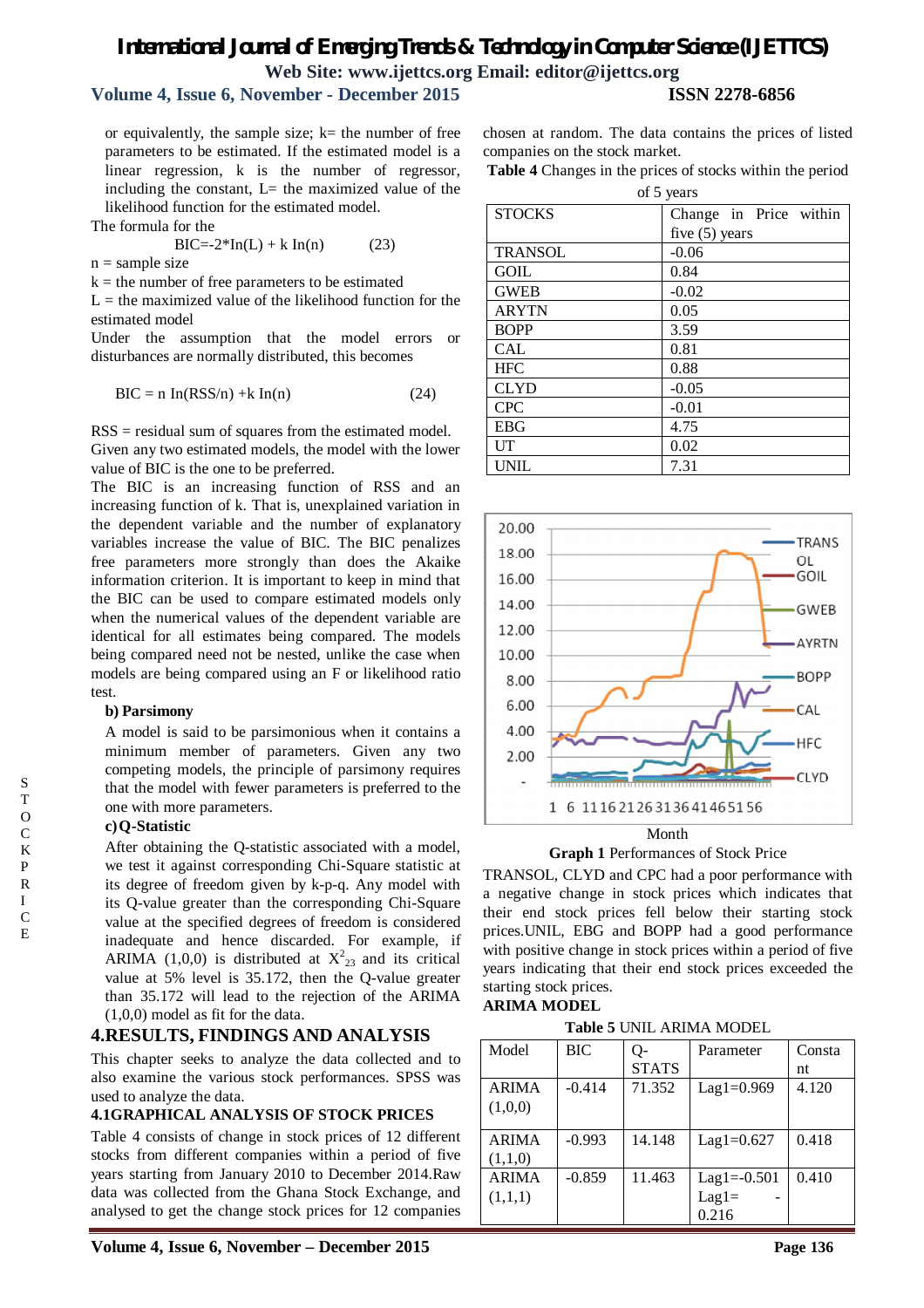# **Volume 4, Issue 6, November - December 2015 ISSN 2278-6856**

| <b>ARIMA</b> | $-0.977$ | 12.860 | $Lag1=1.627$  | 3.293 |
|--------------|----------|--------|---------------|-------|
| 2,0,0        |          |        | $Laq2=0.702$  |       |
| <b>ARIMA</b> | $-0.042$ | 104.57 | $Lag1=1.600/$ | 2.447 |
| 0,0,2)       |          |        | $Lag2=0.910$  |       |

The best fitting models according to normalized BIC (smaller values indicate better fit) from the table ARIMA (1,1,0) is the best model.

| Model        | BIC      | O-STATS | Parameter           | Consta   |
|--------------|----------|---------|---------------------|----------|
|              |          |         |                     | nt       |
| <b>ARIMA</b> | $-1.537$ | 23.395  | $Lag1=0.89$         | 2.124    |
| (1,0,0)      |          |         |                     |          |
| <b>ARIMA</b> | $-1.527$ | 31.747  | $Lag1=0.06$         | $-0.024$ |
| (1,1,0)      |          |         | 6                   |          |
| <b>ARIMA</b> | $-1.657$ | 18.163  | $Lag1 = -$          | $-0.036$ |
| (1,1,1)      |          |         | $0.412$ /lag1       |          |
|              |          |         | $= -0.879$          |          |
| <b>ARIMA</b> | $-1.463$ | 22.753  | $Lag1=1.01$         | 2.090    |
| (2,0,0)      |          |         | $5/\text{lag2}=0.1$ |          |
|              |          |         | 31                  |          |
| <b>ARIMA</b> | $-1.308$ | 63.780  | $Lag1 = -$          | 2.118    |
| (0,0,2)      |          |         | 1.393/lag2          |          |
|              |          |         | $=0.518$            |          |

**Table 6** EBG ARIMA MODEL

The best fitting models according to normalized BIC (smaller values indicate better fit) from the table ARIMA  $(1,1,1)$  is the best model.

**Table 7** BOPP ARIMA MODEL

| Model       | BIC   | $Q-$         | Parameter           | Consta |
|-------------|-------|--------------|---------------------|--------|
|             |       | <b>STATS</b> |                     | nt     |
| <b>ARIM</b> |       | 32.822       | $Lag1=0.8$          | 0.072  |
| A           | 2.465 |              | 40                  |        |
| (1,0,0)     |       |              |                     |        |
| <b>ARIM</b> |       | 25.949       | $Lag1=0.2$          | 0.015  |
| A           | 2.438 |              | 39                  |        |
| (1,1,0)     |       |              |                     |        |
| <b>ARIM</b> |       | 27.336       | $Lag1 = -$          | 0.016  |
| A           | 2.369 |              | $0.635$ /lag        |        |
| (1,1,1)     |       |              | $1 = -0.860$        |        |
| <b>ARIM</b> |       | 17.272       | $Lag1=1.1$          | 0.059  |
| A           | 2.501 |              | $28/\text{lag2}$ =- |        |
| (2,0,0)     |       |              | 0.342               |        |
| <b>ARIM</b> |       | 33.624       | $Lag1 = -$          | 0.039  |
| A           | 2.339 |              | $0.962$ /lag        |        |
| (0,0,2)     |       |              | $2=0.662$           |        |

The best fitting models according to normalized BIC (smaller values indicate better fit) from the table ARIMA  $(2,0,0)$  is the best model.

### **Table 8** ACF and PACF for UNIL ARIMA(1,1,0)

**Residual ACF** 

| Model        |     |      |        |        |            |      |      |        |
|--------------|-----|------|--------|--------|------------|------|------|--------|
| UNIL-Model 1 | ACF | .070 | $-048$ | $-062$ | .112<br>51 | .123 | .024 | $-020$ |
|              | SE  | .131 | .132   | .132   | .133       | .134 | .136 | .136   |

| <b>Residual ACF</b> |  |
|---------------------|--|
|                     |  |

| Model           |     |      |      | 10     |      | 17<br>ı   | 13                              | 14     |
|-----------------|-----|------|------|--------|------|-----------|---------------------------------|--------|
| UNIL-Model<br>- | ACF | .095 | .030 | $-005$ | .047 | .157<br>٠ | 177<br>$\mathcal{U}$<br>٠<br>٠. | $-029$ |
|                 | SE  | .136 | .138 | .138   | .138 | .138      | .141                            | .145   |

**Residual ACF** 

| Model      |   |     | 15   | 16   | . .       | 18        | 19        | 20        | n,<br>. . |
|------------|---|-----|------|------|-----------|-----------|-----------|-----------|-----------|
| UNIL-Model | - | ACF | .131 | .068 | .174<br>۰ | .153<br>۰ | .100<br>۰ | .067<br>٠ | .045      |
|            |   | SE  | .145 | .147 | .147      | .151      | .154      | .155      | .155      |

**Residual ACF** 

| Model        |     | 22     | 23   | 24     |
|--------------|-----|--------|------|--------|
| UNIL-Model 1 | ACF | $-133$ | .075 | $-026$ |
|              | SE  | .155   | .157 | .158   |

(a)

**Residual PACF** 

| Model      |      |      |        |        |        |      |        |        |
|------------|------|------|--------|--------|--------|------|--------|--------|
| UNIL-Model | PACF | .070 | $-053$ | $-056$ | $-107$ | .135 | $-009$ | $-022$ |
|            | SE   | .131 | .131   | .131   | .131   | .131 | .131   | .131   |

| Model      |      |      |      | 10     |      | 40<br>ı    | ΙV     | 14     |
|------------|------|------|------|--------|------|------------|--------|--------|
| UNIL-Model | PACF | .104 | .045 | $-020$ | .058 | - 141<br>٠ | $-180$ | $-027$ |
|            | SE   | .131 | .131 | .131   | .131 | .131       | .131   | .131   |

**Residual PACF** 

| Model           |      | 15   | 16     | 47     | 18     | 19     | 20       | $\sim$<br>$\epsilon$ |
|-----------------|------|------|--------|--------|--------|--------|----------|----------------------|
| UNIL-Model<br>- | PACF | .135 | $-027$ | $-202$ | $-075$ | $-074$ | 111<br>٠ | .042                 |
|                 | SE   | .131 | .131   | .131   | .131   | .131   | .131     | .131                 |

**Residual PACF** 

| Model        |      | ኅግ     | 23   | 24     |
|--------------|------|--------|------|--------|
| JNIL-Model 1 | PACF | $-135$ | .083 | $-064$ |
|              | SF   | .131   | .131 | .131   |

(b)

**Residual PACF**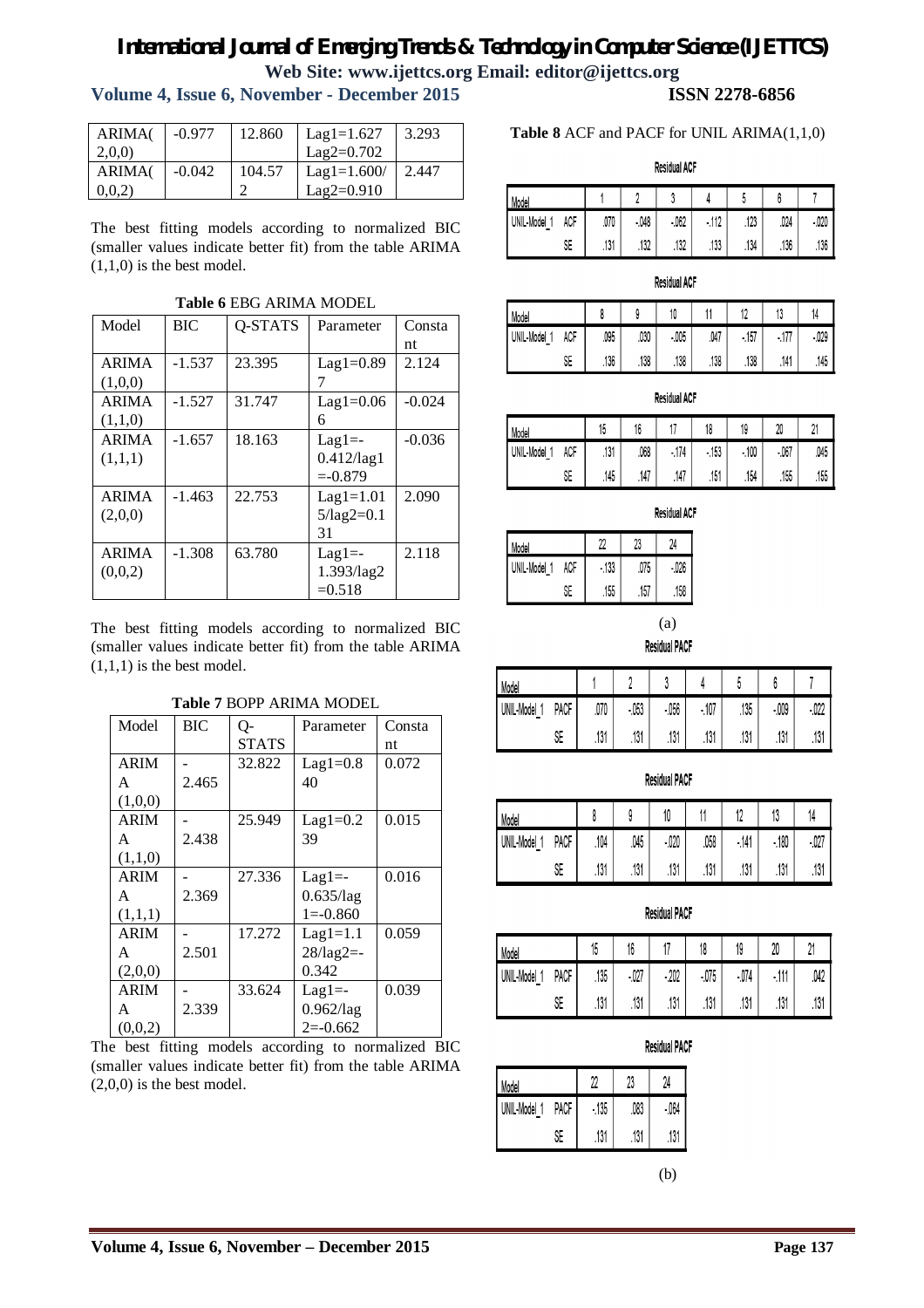**Volume 4, Issue 6, November - December 2015 ISSN 2278-6856**



# **Table 9** ACF and PACF of EBG ARIMA(1,1,1)

|                  | <b>Residual ACF</b> |        |        |        |      |        |        |          |  |  |  |
|------------------|---------------------|--------|--------|--------|------|--------|--------|----------|--|--|--|
| Model            |                     |        |        | n      |      | 5      |        |          |  |  |  |
| <b>EBG-Model</b> | <b>ACF</b>          | $-123$ | $-350$ | $-015$ | .175 | $-021$ | $-106$ | $-0.056$ |  |  |  |
|                  | SE                  | .131   | .133   | .148   | .148 | .152   | .152   | .153     |  |  |  |

#### **Residual ACF**

| Model          |     |      |        | 10        |      | $\overline{a}$<br>'- | 13        | 14        |
|----------------|-----|------|--------|-----------|------|----------------------|-----------|-----------|
| EBG-Model<br>- | ACF | .068 | $-025$ | .043<br>۰ | .029 | .204                 | .051<br>۰ | .134<br>۰ |
|                | SE  | .154 | .154   | .154      | .154 | .154                 | .159      | .159      |

#### **Residual ACF**

| Model                            |            | 45<br>15 | 16   |        | 18            | 19        | 20     | 21<br>ا ٤ |
|----------------------------------|------------|----------|------|--------|---------------|-----------|--------|-----------|
| EBG-Model<br>$\overline{A}$<br>- | <b>ACF</b> | $-040$   | .102 | $-059$ | 012<br>- U IZ | .021<br>٠ | $-051$ | $-0.005$  |
|                                  | SE         | .161     | .161 | .162   | .163          | .163      | .163   | .163      |

**Residual ACF** 

| Model       |     |      | 23     | 24   |
|-------------|-----|------|--------|------|
| EBG-Model 1 | ACF | .016 | $-026$ | .035 |
|             | ۹F  | .163 | .163   | .163 |

(a)

**Residual PACF** 

| Model          |      |        |      |        |      |        |        |        |
|----------------|------|--------|------|--------|------|--------|--------|--------|
| EBG-Model<br>- | PACF | $-123$ | .371 | $-141$ | .019 | $-041$ | $-055$ | $-103$ |
|                | SE   | .131   | .131 | .131   | .131 | .131   | .131   | .131   |

### **Residual PACF**

| Model          |      |        |        | 10     |        |      | lv   | 14   |
|----------------|------|--------|--------|--------|--------|------|------|------|
| EBG-Model<br>- | PACF | $-032$ | $-094$ | $-063$ | $-018$ | .195 | .042 | .001 |
|                | SE   | .131   | .131   | .131   | .131   | .131 | .131 | .131 |

### **Residual PACF**

| Model               |      | 15     | 16     | 47        | 18   | 19     | 20        | $\Delta$<br>۷ |
|---------------------|------|--------|--------|-----------|------|--------|-----------|---------------|
| EBG-Model<br>4<br>- | PACF | $-073$ | $-019$ | .101<br>٠ | 023  | $-027$ | .102<br>٠ | $-066$        |
|                     | SE   | .131   | .131   | .131      | .131 | .131   | .131      | .131          |

### **Residual PACF**

| Model       |      | 2      | 23     | 24   |
|-------------|------|--------|--------|------|
| EBG-Model 1 | PACF | $-096$ | $-119$ | .072 |
|             | ςF   | .131   | .131   | .131 |

(b)

**Volume 4, Issue 6, November – December 2015 Page 138**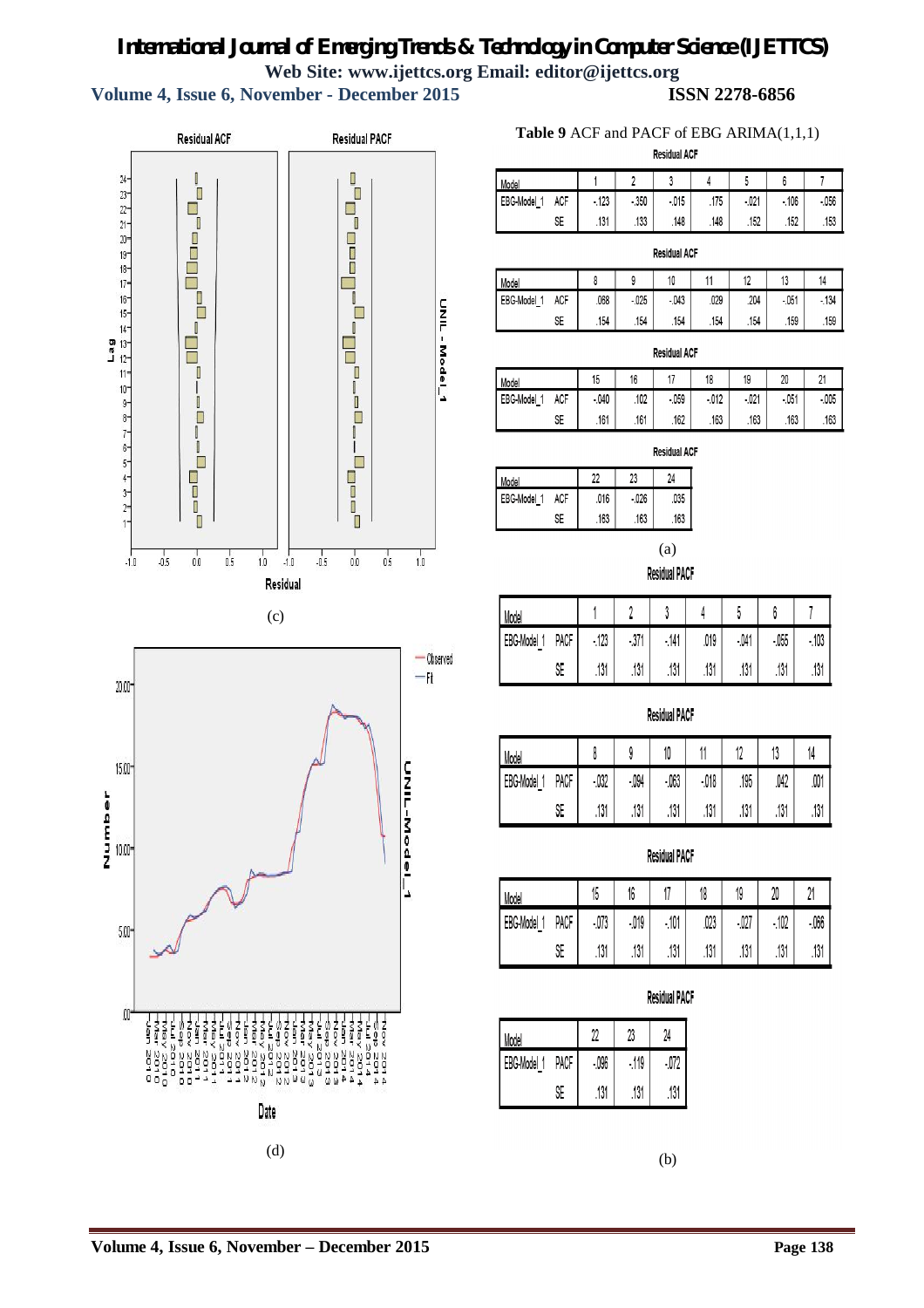**Volume 4, Issue 6, November - December 2015 ISSN 2278-6856**





## **Table 10** ACF and PACF for BOPP ARIMA(2,0,0)

**Residual ACF** 

| Model           |     |      |      |        |      |      |        |      |
|-----------------|-----|------|------|--------|------|------|--------|------|
| BOPP-Model<br>- | ACF | .014 | .001 | $-051$ | .025 | .144 | $-057$ | .048 |
|                 | SE  | .130 | .130 | .130   | .131 | .131 | .133   | .134 |

| <b>Residual ACF</b> |            |        |        |        |        |        |      |        |
|---------------------|------------|--------|--------|--------|--------|--------|------|--------|
| Model               |            |        |        | 10     |        | 12     | 13   | 14     |
| <b>BOPP-Model</b>   | <b>ACF</b> | $-150$ | $-172$ | $-190$ | $-050$ | $-039$ | .187 | $-125$ |
|                     | SE         | .134   | .137   | .140   | .145   | .145   | .145 | .149   |

|                   |     |        |      | Residual ACF |      |        |      |         |
|-------------------|-----|--------|------|--------------|------|--------|------|---------|
| Model             |     | 15     | 16   |              | 18   | 19     | 20   |         |
| <b>BOPP-Model</b> | ACF | $-132$ | .050 | $-0.018$     | .185 | $-032$ | .073 | $-0.25$ |
|                   | SE  | .151   | .153 | .153         | .153 | .157   | .157 | .158    |

**Residual ACF** 

| Model        |     | 22     | 23     | 24     |
|--------------|-----|--------|--------|--------|
| BOPP-Model 1 | ACF | $-037$ | $-030$ | $-025$ |
|              | SE  | .158   | .158   | .158   |

(a) **Residual PACF** 

| Model        |      |       |      |        |      |      |        |      |
|--------------|------|-------|------|--------|------|------|--------|------|
| BOPP-Model 1 | PACF | $014$ | ,000 | $-051$ | .027 | .144 | $-065$ | .053 |
|              | SE   | .130  | .130 | .130   | .130 | .130 | .130   | .130 |

## **Residual PACF**

| Model             |      |        |           | ıv     |        |        | 40   | 14     |
|-------------------|------|--------|-----------|--------|--------|--------|------|--------|
| BOPP-Model 1<br>- | PACF | $-141$ | :188<br>٠ | $-214$ | $-063$ | $-083$ | .257 | $-081$ |
|                   | SE   | .130   | .130      | .130   | .130   | .130   | .130 | .130   |

# **Residual PACF**

| Model            |      | 15     | 10<br>10 |         | 18   | 19     | 20     | ۸,       |
|------------------|------|--------|----------|---------|------|--------|--------|----------|
| BOPP-Model<br>-4 | PACF | $-079$ | .058     | $-0.90$ | .033 | $-038$ | $-011$ | $-0.005$ |
|                  | SE   | .130   | .130     | .130    | .130 | .130   | .130   | .130     |

# **Residual PACF**

| Model        |      | 22   | 23     | 24     |
|--------------|------|------|--------|--------|
| BOPP-Model 1 | PACF | ,008 | $-093$ | $-046$ |
|              | SE   | .130 | .130   | 130    |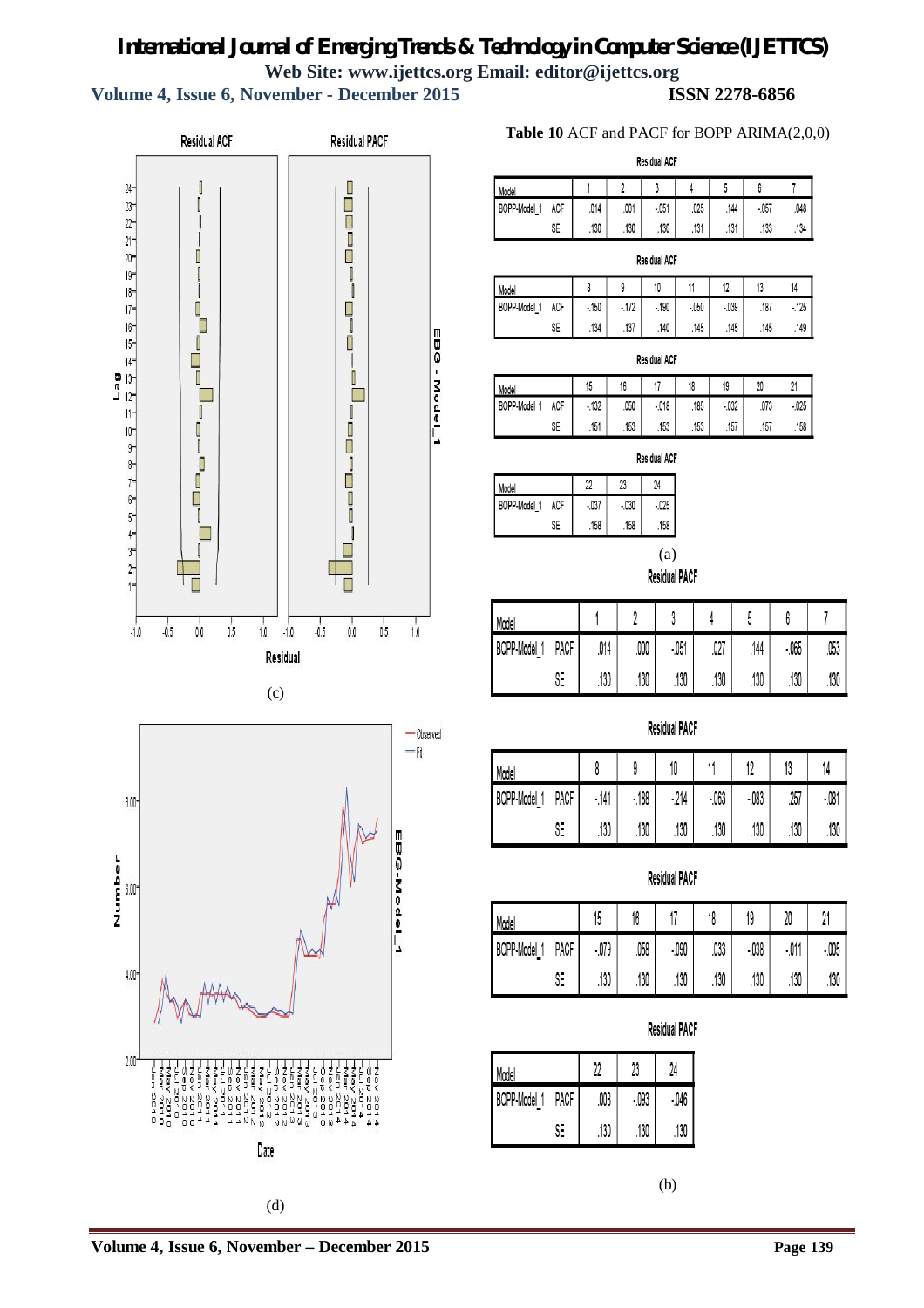**Volume 4, Issue 6, November - December 2015 ISSN 2278-6856**



**4.3FORMULATION OF THE PREDICTION EQUATION**

**Table 11** Best fit models for UNIL, EBG and BOPP

| Model ARIMA | BIC      | Parameters      | Constan  |
|-------------|----------|-----------------|----------|
|             |          |                 |          |
| UNIL(1,1,0) | $-0.993$ | $Lag1 = 0.627$  | 0.418    |
| EBG(1,0,0)  | $-1.537$ | $Lag1 = -$      | $-1.537$ |
|             |          | 0.412           |          |
|             |          | $lag1 = -0.879$ |          |
| BOPP(2,0,0) | $-2.501$ | $Lag1 = 1.128$  | 0.059    |
|             |          | $Lag2=$         |          |
|             |          | 0.342           |          |

# **4.3.1PREDICTION FORMULA**

$$
Y_t = \alpha Y_{t-1} + \beta Y_{t-2} + \mu; t - 1 < t > t - 2 \tag{25}
$$

Where  $Y_t$  is the predicted stock price for a particular month.

 $Y_{t-1}/Y_{t-2}$  is the stock price for a particular month.  $\alpha$  is the Lag 1 β is the Lag 2 μ is the constant t is a particular month

**4.3.1.1Calculating stock prices UNIL, EBG and BOPP for the next three month.**

|                        | UNIL ARIMA $(1,1,0)$   |                        |
|------------------------|------------------------|------------------------|
| $61st$ month           | $62nd$ month           | $63^{\text{rd}}$ month |
| $t = 61$ , $t-1 = 60$  | $t = 62$ , $t-1 = 61$  | $t = 63$ , $t-1 = 62$  |
| $\alpha = 0.627$ , and | $\alpha = 0.627$ , and | $\alpha$ = 0.627, and  |
| $\mu = 0.418$          | $\mu = 0.418$          | $\mu = 0.418$          |
| $Y_{60} = 10.7$        | $Y_{61} = 7.1269$      | $Y_{62} = 4.8866$      |
| $Y_{61} = 0.627$       | $Y_{62} = 0.627$       | $Y_{63} = 0.627$       |
| $(10.7) + 0.418$       | $(7.1269) + 0.418$     | $(4.8866) + 0.418$     |
| $Y_{61} = 7.1269$      | $Y_{62} = 4.8866$      | $Y_{63} = 3.4819$      |

Therefore, the stock prices of UNIL for the next three will be 7.1269, 4.8866 and 3.4819 respectively indicating fall in stock prices.

|                      | EBG ARIMA $(1,0,0)$               |                               |  |  |  |  |  |  |
|----------------------|-----------------------------------|-------------------------------|--|--|--|--|--|--|
| $61st$ month         | $\overline{62}^{\text{nd}}$ month | $63^{\text{rd}}$ month        |  |  |  |  |  |  |
| $t = 61, t-1 =$      | $t = 61$ , $t-1 = 60$ , $t-$      | $t = 61$ , $t-1 = 60$ , $t-2$ |  |  |  |  |  |  |
| 60, t-2 = $59$       | $2 = 59$                          | $=$ 59                        |  |  |  |  |  |  |
| $\alpha = 0.897$ and | $\alpha$ = 0.897 and $\mu$ =      | $\alpha = 0.897$ and $\mu$ =  |  |  |  |  |  |  |
| $\mu = 2.124$        | 2.124                             | 2.124                         |  |  |  |  |  |  |
| $Y_{60} = 7.6$       | $Y_{61} = 8.9412$                 | $Y_{62} = 10.1443$            |  |  |  |  |  |  |
| $Y = 0.897(7.6)$     | $Y_{62}$<br>$=$                   | $Y_{63}$                      |  |  |  |  |  |  |
| $+2.12$              | 0.897(8.9412)<br>$+$              | 0.897(10.1443)<br>$+$         |  |  |  |  |  |  |
|                      | 2.124                             | 2.124                         |  |  |  |  |  |  |

Therefore, the stock prices of EBG for the next three will be 8.9412, 10.1443 and 11.2243 respectively indicating rise in stock prices

 $Y_{61} = 8.9412$   $Y_{62} = 10.1443$   $Y_{63} = 11.2243$ 

| BOPP ARIMA (2,0,0) |  |
|--------------------|--|
|--------------------|--|

| $1.4$ $1.0001$ $1.0000$                                               |                                                            |                                                            |  |
|-----------------------------------------------------------------------|------------------------------------------------------------|------------------------------------------------------------|--|
| $61st$ month                                                          | $\overline{62}^{\text{nd}}$ month                          | $63^{\text{rd}}$ month                                     |  |
| $t = 61, t-1 =$                                                       | $t = 61, t-1 =$                                            | $t = 63, t-1 =$                                            |  |
| 60, t-2 = $59$                                                        | 60, t-2 = $59$                                             | 62, t-2 = 61                                               |  |
| $\alpha = 1.128, \beta$<br>$-0.342$<br>$=$<br>and<br>$\mu$ =<br>0.059 | $\alpha = 1.128, \beta =$<br>$-0.342$ and $\mu$ =<br>0.059 | $\alpha = 1.128, \beta =$<br>$-0.342$ and $\mu$ =<br>0.059 |  |
|                                                                       |                                                            |                                                            |  |
|                                                                       | $Y_{60}$ = 4.1   $Y_{60}$ = 4.1 and   $Y_{60}$ = 4.1 and   |                                                            |  |
| and $Y_{59}=4$                                                        | $Y_{59} = 4$                                               | $Y_{59} = 4$                                               |  |